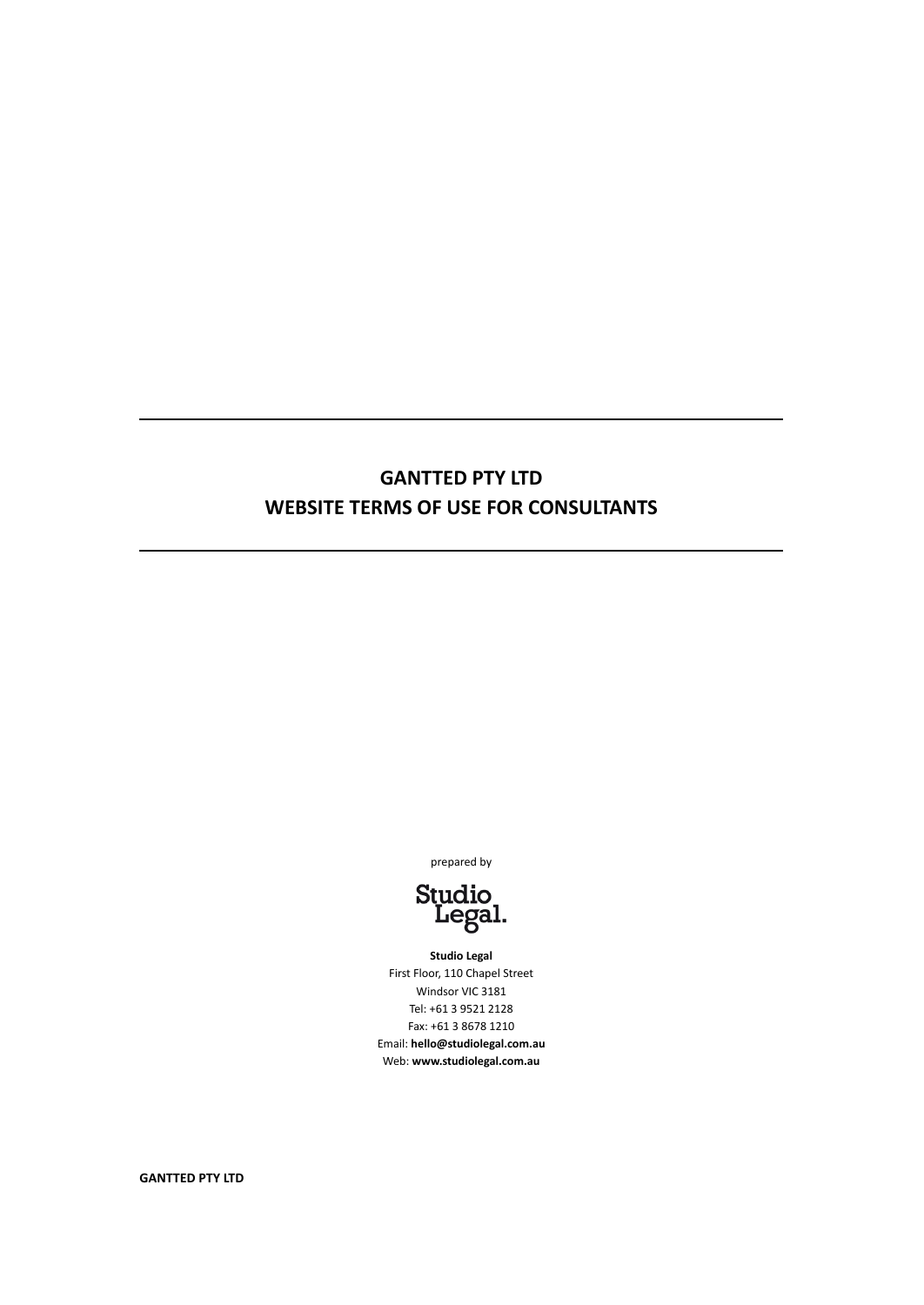#### **WEBSITE TERMS OF USE FOR CONSULTANTS**

The Gantted website located at www.gantted.com (the "**Website***"*), is owned, controlled and operated by Gantted Pty Ltd (ABN 35 644 386 167) ("**we**", "**us**", "**our**", or "**Gantted**").

The terms and conditions set out below ("**Terms of Use**") apply to use of the Website by you (the "**User**", "**you**" or "**your**") when you use the Website as a Consultant. The Website is available for you to use conditional on your acceptance of these Terms of Use.

#### **BY ACCESSING OR USING THE WEBSITE, YOU AGREE TO BE LEGALLY BOUND BY THESE TERMS OF USE.**

# **IF YOU DO NOT AGREE TO THESE TERMS OF USE, YOU SHOULD STOP ACCESSING OR USING THE WEBSITE IMMEDIATELY.**

We reserve the right to amend these Terms of Use at any time. Notice of any amendments will be displayed on the Website and sent to all Registered Users by email. Your continued use of the Website following any change(s) to the Terms of Use shall mean that you accept such change(s) and that you will be bound by the Terms of Use as varied.

By accepting these Terms of Use, you also acknowledge that you have read our Privacy Statement available gantted.com/policy and to the extent permitted by law, you consent to how we collect, handle and use your Personal Information in accordance with our Privacy Statement. Where required, we will provide separate notice and request your consent as referenced in the Privacy Statement.

Any questions about these Terms of Use can be directed to info@gantted.com.

# **PLEASE CAREFULLY NOTE BEFORE READING:**

- These Terms of Use apply to Registered Users that are Consultants.
- Capitalised words are defined in the Definitions Section in clause 19.1 or otherwise in the body of the Terms of Use.
- You must be a Registered User to use the Website.
- Consultants must pay a Consultant Fee for any Project Contracts formed with Builders/Property Developers.
- If you are a Consumer, the Website Services come with Consumer Guarantees under the ACL.
- If you are a Consumer, nothing in these Terms (including, without limitation, the disclaimers of liability contained in clause 12 and limitations of liability contained in clause 13) is intended to limit or exclude your Consumer Guarantees.
- Subject to any rights which you may have as a Consumer or otherwise at law, your use and access of the Website is provided on an "as is" basis and entirely at your own risk.
- Your ability to hold us responsible for any loss or damage that you may suffer from accessing or using the Website may be significantly restricted.
- You are solely responsible for compliance with all laws and regulations applicable to your use of the Website and the supply of Services under Project Contracts.
- There are restrictions that apply to your use of the Website, and there are significant consequences if you do not comply with such restrictions.
- You may be required to indemnify us for certain loss or damage that we may suffer from your breaching these Terms of Use.
- If you input or upload any User Content to the Website, you provide us with a licence to use the Intellectual Property subsisting in that User Content.
- We collect, handle and use your Personal Information in accordance with our Privacy Statement.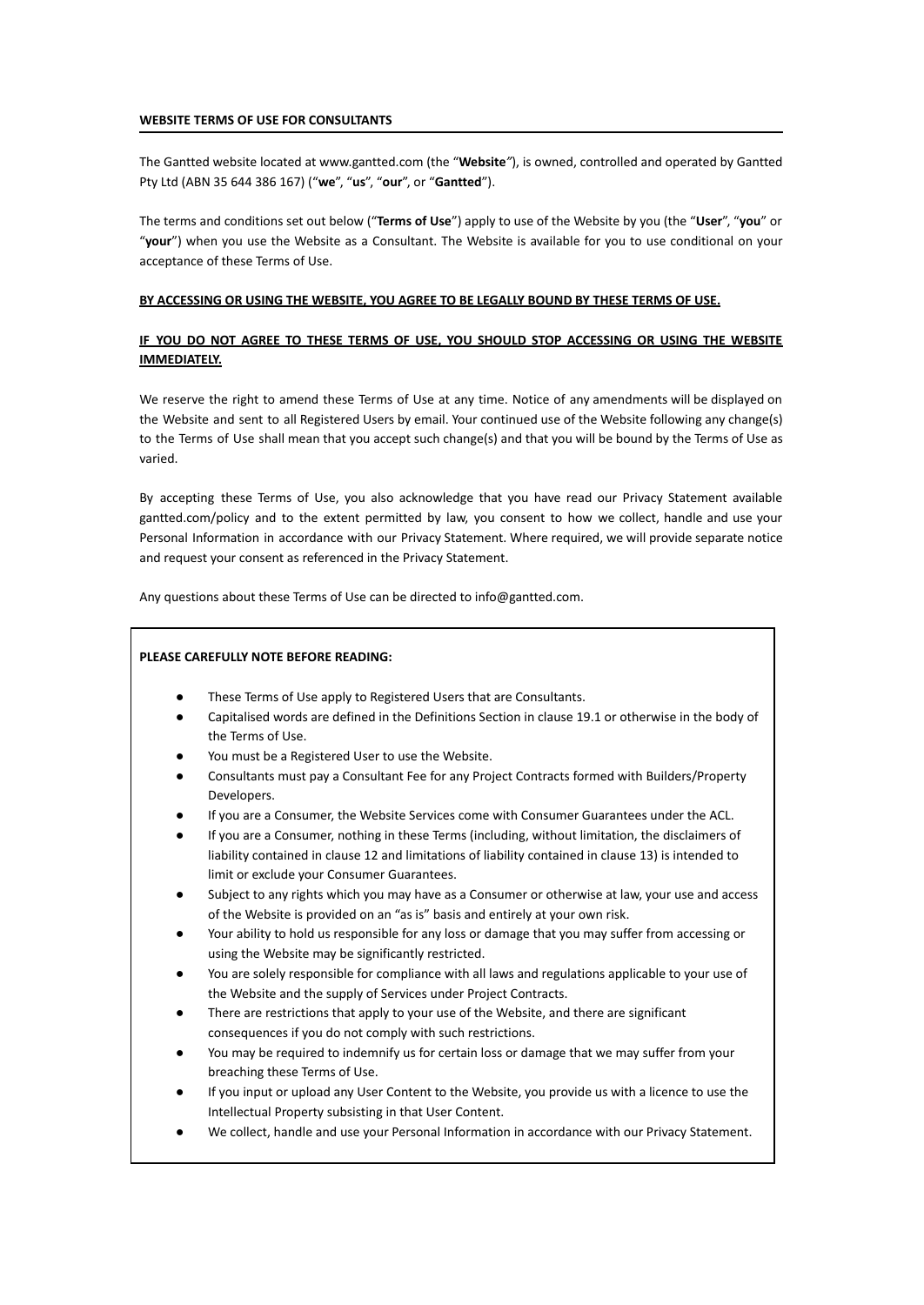# **1. Application**

- 1.1 These Terms of Use apply to Registered Users that are Consultants. By visiting, viewing, browsing, accessing, creating a User Account, or otherwise using the Website, you accept and agree to comply with these Terms of Use. Separate Terms of Use apply to Users that are not Consultants, which are available on our Website.
- 1.2 These Terms of Use comprises of this document, our Privacy Statement and such other policies that we may introduce or amend from time to time, all of which are incorporated herein by reference. We will give you reasonable notice of a new policy or changes to the Terms of Use by posting on our Website or otherwise notifying you on the Website. By continuing to access or use the Website, or continuing to maintain a User Account, after we have given notice of an introduction of a policy or variation of these Terms of Use, you agree to continue to be bound by the Terms of Use as varied.
- 1.3 You must be 18 years old to use the Website and to create a User Account. By accessing the Website and/or creating a User Account, you warrant that you have legal capacity to agree and to be bound by these Terms of Use.

# **2. Description of Website and Website Services**

- 2.1 Subject to clause 2.2 and the other terms of the Terms of Use, Gantted operates the Website. The Website connects Builders/Property Developers ("**Builders/Property Developers**") seeking consultants ("**Consultants**") to supply certain services, such as design, architectural or other services, ("**Project Services**") and Consultants willing to supply certain Project Services to Builders/Property Developers, by providing intermediary functions and services ("**Website Services**") as follows:
	- a. Guests can browse the Website for information about the Website Services;
	- b. Registered Users can create their profiles via the Website;
	- c. Where the Registered User is a Builder/Property Developer, they can make offers Consultants to supply Project Services via Project Posts or directly via the Directory, and chat with Consultants via the Website to form Project Contracts; and
	- d. Where the Registered User is a Consultant, they can submit Project Proposals in relation to Project Posts via the Website, and chat with Builders/Property Developers that have posted Project Posts to form Project Contracts. Consultants are unable to see other Consultants registered on the Website.
- 2.2 We reserve the right to introduce additional functions and services on the Website and to alter existing Website Services at any time without notice to Users.
- 2.3 All information related to the services to be performed is supplied by Users (Builder/Property Developer and Consultant). We reserve the right to review, approve or verify any information provided by Users prior to publication on the Website.
- 2.4 You expressly agree that we have no responsibility and make no warranty as to the truth or accuracy of any aspect of any information provided by Users, including, but not limited to, the ability of Consultants to provide services or the honesty or accuracy of any information provided by Users.
- 2.5 If you are a Consumer, the Website Services come with Consumer Guarantee under the ACL. If you are a Consumer, nothing in these Terms of Use (including, without limitation, the disclaimers of liability contained in clause 12 and limitations of liability contained in clause 13) is intended to limit or exclude your Consumer Guarantees.

# **3. Licence to use Website**

3.1 Subject to the terms of these Terms of Use, we agree to grant you a limited, personal, non-exclusive,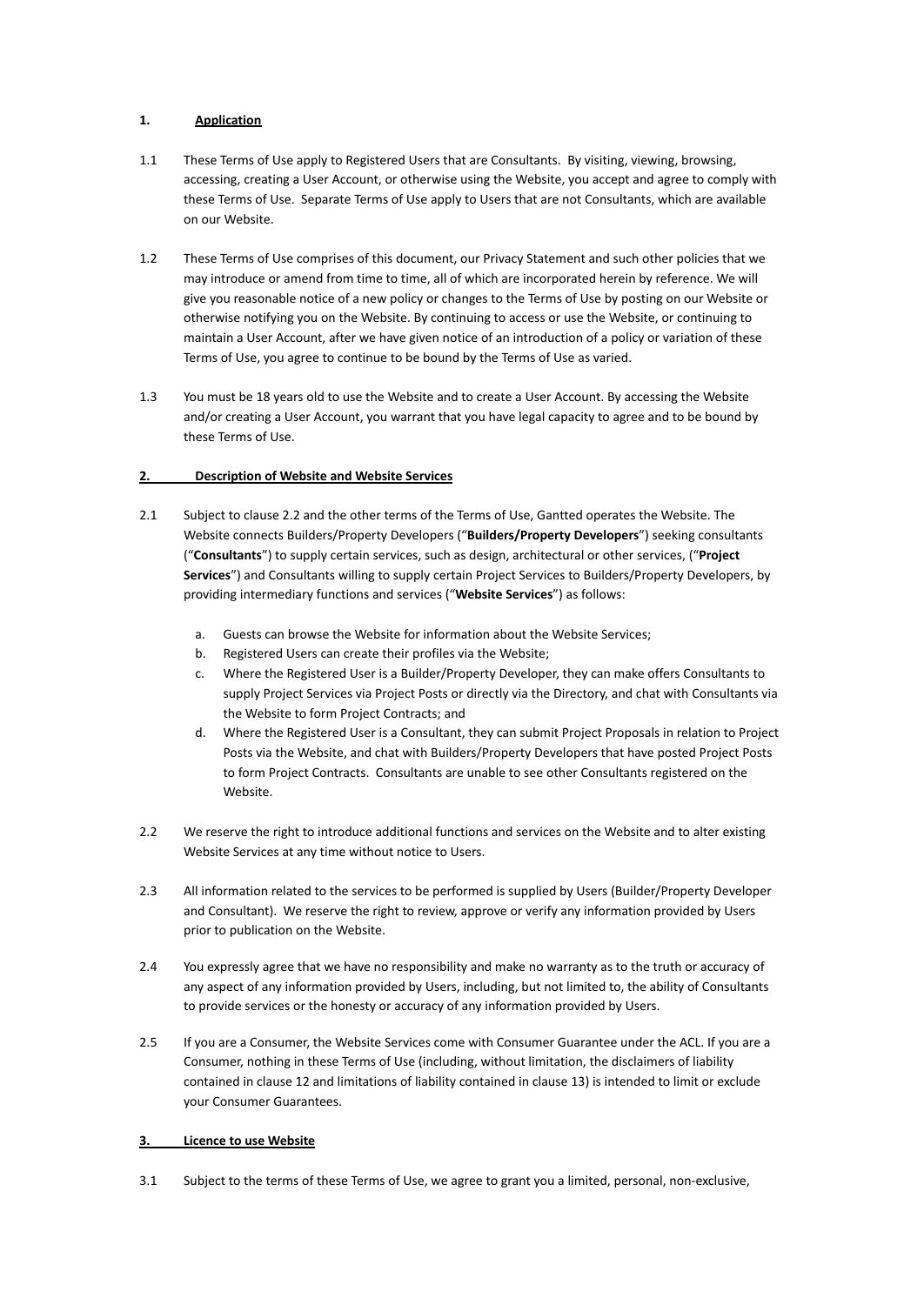non-transferable, conditional and revocable licence to view, access and use the Website.

3.2 We may terminate the licence provided to you under clause 3.1 when you breach these Terms of Use or for any other reason (in our sole discretion).

# **4. User Account**

- 4.1 In order to access some of the functionality of the Website, you must register a user account on the Website ("**User Account**"). User Accounts can be set up according to this clause. If you do not have a User Account, you will not be able to access all of the functionality of the Website. A User Account can only be created in the name of a Builder/Property Developer or Consultant.
- 4.2 You can register a User Account by providing us with a username, password, email address, full name and such other details as we reasonably require from time to time.
- 4.3 In order to register as a Consultant, in addition to the information in clause 4.2, you must also provide us with your company name, company ABN, position within the company, mobile telephone number, details for payment of Consultant Fees in accordance with clause 7 and LinkedIn account name. You must also choose one or more Categories in which to offer Project Services to Builders/Property Developers via the Platform.
- 4.4 You will be required to create a unique password to obtain access to your User Account ("**Password**"). You are solely responsible for maintaining the confidentiality of your Password and undertake not to allow the security of your User Account to be compromised through misuse of your Password. You must immediately notify us of any suspected misuse of your Password.
- 4.5 Before your User Account will be registered, we may vet the information you have provided to us, either by contacting you directly or by checking third party sources, such as LinkedIn to determine, in our absolute sole discretion, whether you are a suitable and appropriate to hold the relevant User Account on our Website. We are not required to provide you with any reasons should be deem you unsuitable or not appropriate for a User Account.
- 4.6 Without limiting any other rights which we may have to communicate with you, you agree that we may send e-mails to the nominated e-mail address for your User Account for notification purposes regarding the Website (including in relation to any updates to these Terms of Use and Privacy Notice) and to verify your identity.
- 4.7 We maintain the right at all times in our sole unfettered discretion and without prior notice to refuse to register, terminate or suspend any User Account, and to remove access to, or suspend the use of, any specific functions associated with any User Account (such as the ability to create Project Proposals).
- 4.8 You agree to not transfer your User Account to any other person or allow access to your User Account by another person, unless expressly authorised by us or these Terms of Use.
- 4.9 Once your User Account has been registered:
	- a. Builders/Property Developers can see the following information (at a minimum) about Consultants: full name, company name, position in the company, location, Category or Categories of services provided, description of Consultant, skills, live Project Proposals, date of sign-up to Gantted, date of most recent Project Contract and Reviews; and
	- b. Consultants can see the following information (at a minimum) about Builders/Property Developers: full name, company name, position in the company, location, description of the company, description of the company, date of sign-up to Gantted and Reviews.

## **5. Projects, Project Posts and Project Proposals**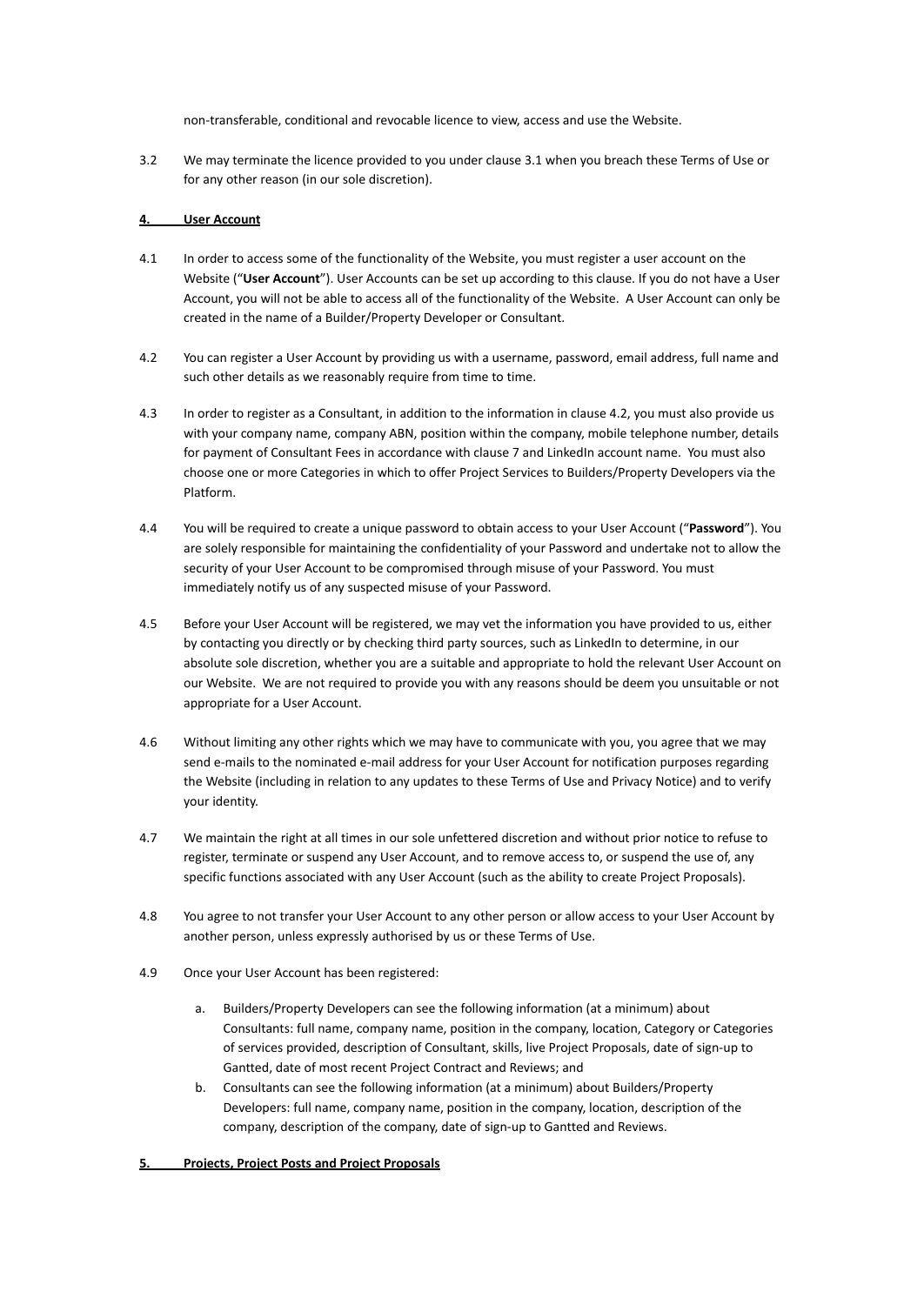- 5.1 Subject to clause 10 and the Consumer Guarantees and Disclaimers in clause 12, Builders/Property Developers may upload an accurate and complete post outlining details of a Project ("**Project**"), which will then be published on the Website and be made available to all Consultants registered on the Website to bid on. Alternatively, Builders/Property Developers may contact select Consultants directly via the directory on the Website ("**Directory**") with an offer for the Consultant to supply Project Services to the Builder/Property Developer.
- 5.2 For each Project, Builders/Property Developers must also specify (at a minimum):
	- a. the name of the Builder/Developer;
	- b. the name and details of the Project;
	- c. the Project Services the Consultant will need to provide to the Builder/Property Developer;
	- d. the Category and sub-Category of the services the Builder/Property Developers is seeking for the Project;
	- e. the location of the Project;
	- f. the expected delivery time; and
	- g. such other information that we may require a Builder/Property Developer to provide based on the Website's functions from time to time,

(herein referred to as the "**Project Post**").

- 5.3 A Consultant may submit a proposal in relation to a Project Post via the chat functionality on the Website to the Builder/Project Developer that listed the Project Post before the any cutoff date in the Project Post or, if not cutoff date is specified, before the Project Post is removed by the Builder/Property Developer ("**Project Proposal**"). Subject to clause 5.5, in submitting a Project Proposal, a Consultant agrees to provide the relevant Project Services as set out in the Project Proposal but is not guaranteed to be chosen by the Builder/Property Developer to provide the Project Services.
- 5.4 For each Project Proposal, Consultants must specify (at a minimum):
	- a. the title of the Project Proposal;
	- b. the Category and sub-Category of the Project Services for the Project Proposal;
	- c. the description of the Proposal Project and Project Services;
	- d. any instructions to the Builder/Property Developer in relation to the Project Post;
	- e. the Project Proposal's tags;
	- f. the delivery schedule for the Project Services in relation to the Project;
	- g. the pricing for the Project Proposal (e.g. fixed fee, hourly rate, packed fee or otherwise);
	- h. such other information that we may require a Consultant to provide based on the Website's functions from time to time.
- 5.5 The Builder/Property Developer may respond to a Consultant who has submitted a Project Proposal in relation to a Project Post listed by that Builder Property Developer or contact a Consultant directly via the Directory to make an offer for that Consultant to submit a Property Proposal in relation to a Project Post via the chat functionality on the Website. Builders/Property Developers and Consultants may negotiate and agree on the terms of an arrangement via the chat functionality, such terms which may differ from the Project Proposal.
- 5.6 Where the Builder/Developer accepts a Project Proposal from a Consultant or a Builder/Developer and Consultant otherwise agree to work together on a Project Proposal ("**Awarded Project**"), then the Builder/Property Developer and the Consultant will be deemed to have entered into a separate contract under which the Builder/Property Developer agrees to purchase and the Consultant agrees to provide the Builder/Property Developer with the Project Services as outlined in the Project Proposal ("**Project Contract**"). The parties must contact each other and arrange to enter into a separate legal contract in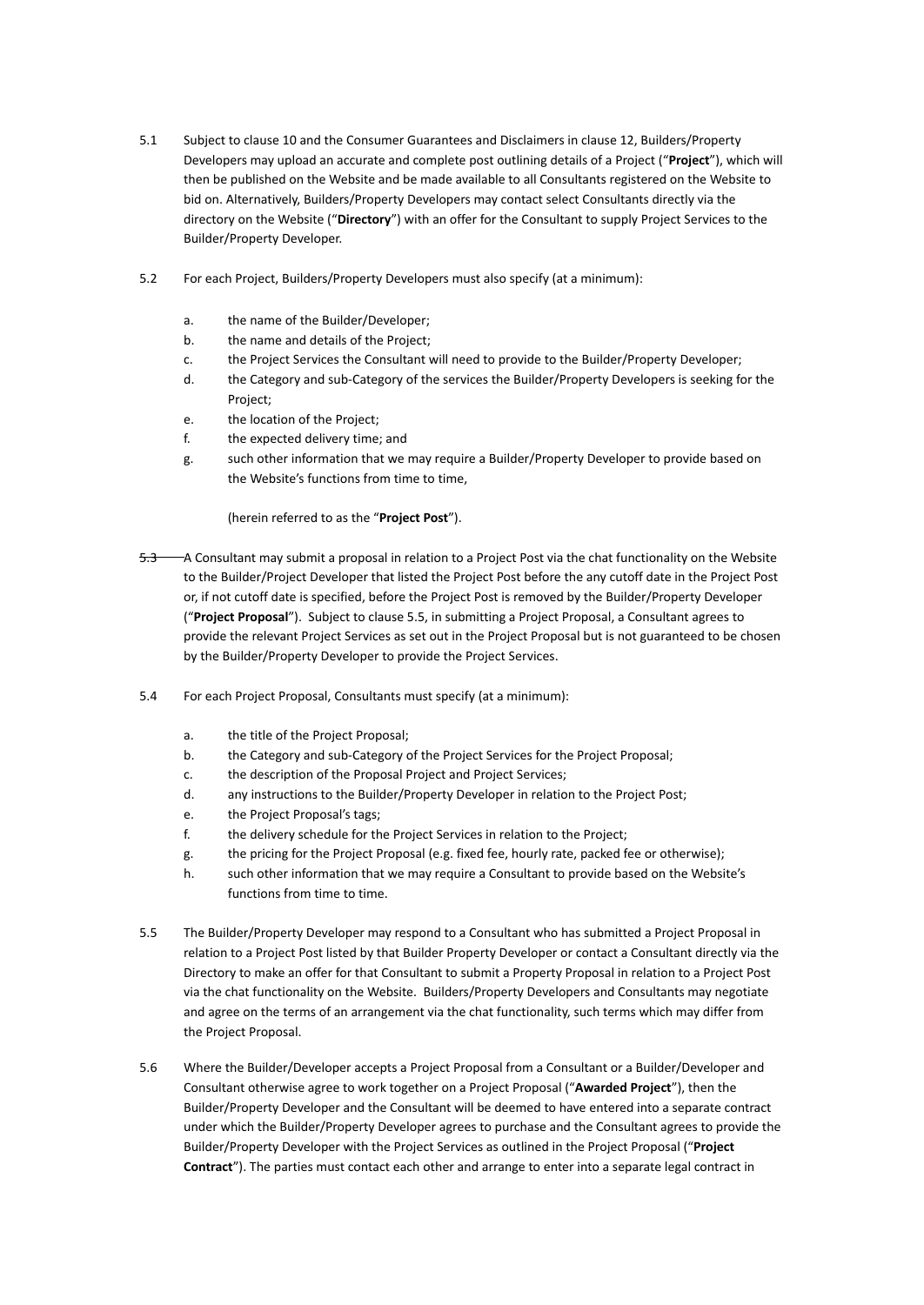which the obligations of the parties are clearly set out, including the details of the Project, payment and other terms and conditions applicable to the Project. Gantted is in no way a party to a Project Contract and is not liable for any actions or in actions of parties to a Project Contract.

- 5.7 Despite clause 5.6, the Project Contract incorporates the terms and conditions of these Terms of Use (to the extent they apply to the Builder/Property Developer and the Consultant) and any additional terms and conditions agreed upon by the Builder/Property Developer and the Consultant, including the description of the Project services to be provided by the Consultant and the fees being paid to the Consultant in exchange for the Project services. You agree not to enter into any Project Contract that conflicts with the terms and conditions of these Terms of Use. The terms and conditions of these Terms of Use will take priority over the terms and conditions of the Project Contract to the extent of any inconsistency.
- 5.8 By submitting a Project Proposal in relation to a Project Post, accepting a Project Proposal in relation to a Project Proposal or otherwise agreeing to work together with another Registered User on a Project, a Builder/Developer or Consultant confirms he or she is legal entity entitled to and capable of meeting the requirements of the Project Contract, and has any and all current permits and licences required to enter into the Project Contract.
- 5.9 Registered Users are free to withdraw Project Posts, Project Proposals and offers made to other Registered Users via the chat functionality, and to vary a Project or Project Proposal at any time prior to the formation of a Project Contract. Changes to a Project after the formation of a Project Contract may only be made by mutual agreement of the parties.
- 5.10 Each Consultant hereby warrants with respect to each service they offer, promote, or gift to a Builder/Property Developer as part of a Project, that they are solely responsible for any and all services provided; and that they are compliant with all Applicable Laws when offering, promoting and gifting their services as part of the Project to Builders/Property Developers.
- 5.11 Nothing in this clause 5 or these Terms of Use renders us a party to any Project Contract. We do not supply or receive services under the Project Contract and are not responsible for the either party's performance under the Project Contract.
- 5.12 A Builder/Property Developer is not bound to accept a Project Proposal received from a Consultant. Consultants have no obligation to submit any Project Proposals or accept any offers from Builders/Property Developers.
- 5.13 Consultants can direct any questions in relation to a Project Post to the relevant Builder/Property Developer via the chat functionality on the Website.

## **6. Identity Verification**

- 6.1 We may include information to help Users to verify the identity of other Users ("**Identity Verification**"). This information may include: integration and verification with social networking sites such as LinkedIn and verification of payment information.
- 6.2 You agree that the Identity Verification may not be fully accurate as all Website Services are dependent on User-supplied information and/or information provided by third parties.
- 6.3 Users are solely responsible for identity verification and we accept no responsibility for any information provided as part of the Identity Verification.
- 6.4 Our processes used for Identity Verification may be modified at any time.

## **7. Consultant Fee**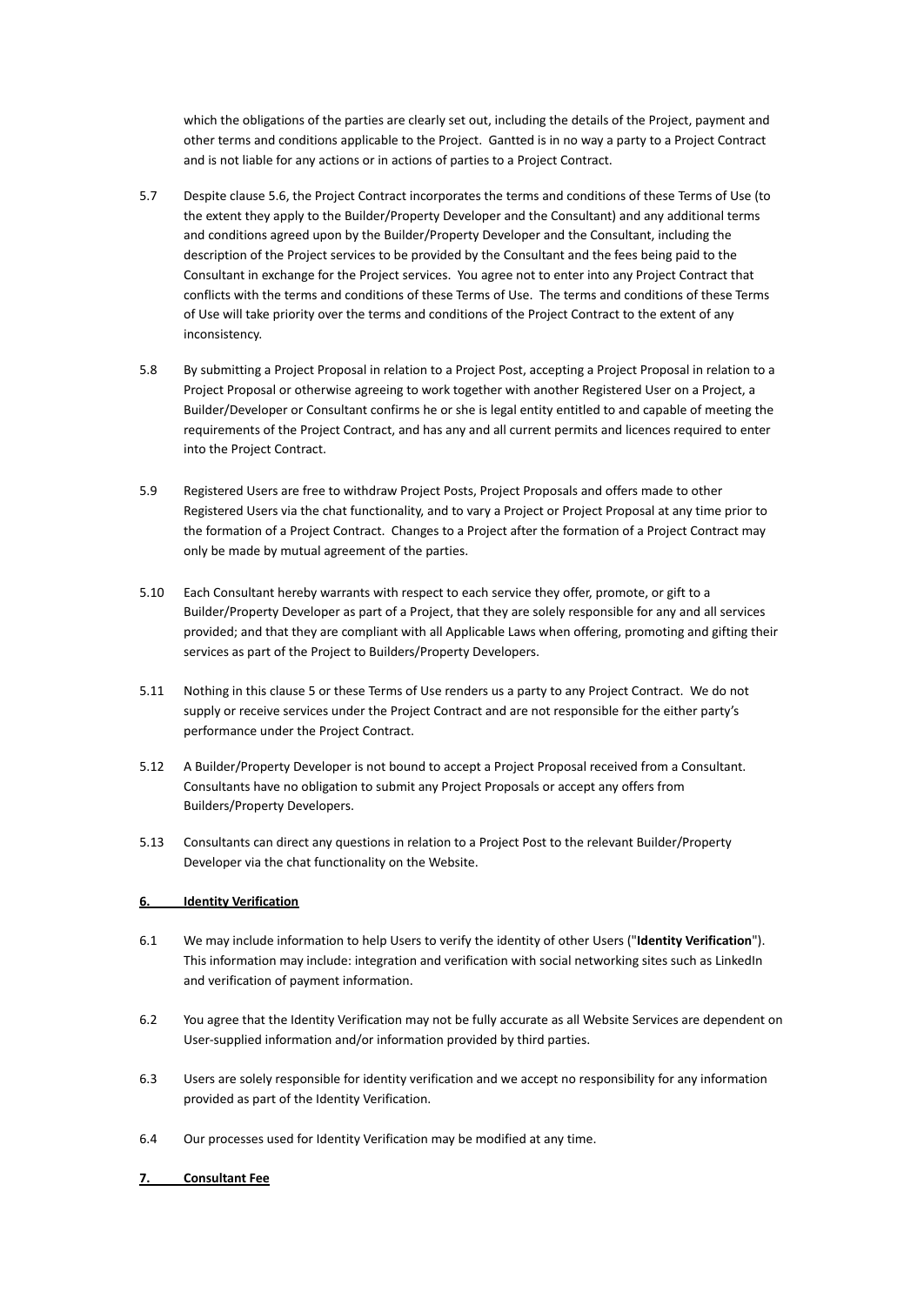- 7.1 In consideration for the use of the Website Services as a Consultant, we charge a fee to a Consultant each time a Project Contract is formed between a Builder/Property Developer ("**Consultant Fee**"). We determine the point at which a Project Contract has been formed between a Builder/Property Developer in our absolute discretion. Details of the Consultant Fee will be available on the Website and may be amended by us from time to time.
- 7.2 At the time of creating a User Account, Consultants must, via the Website, provide the Consultant's nominated credit card details or select their preferred payment method designated in their User Account ("**Payment Method**"), and pre-authorise Gantted to automatically deduct the Consultant Fee in full from the Consultant's nominated credit card or payment method within 7 days of the date of the formation of a Project Contract. Any changes (including the Consultant's bank account or credit card details) to or cancellation of this authority may be effected by the Consultant giving 14 days signed written notice prior to the next payment due date. The Consultant remains liable for prompt payment of any outstanding Consultant Fees notwithstanding the cancellation of the direct debit authority.
- 7.3 Consultant Fees are exclusive of all taxes, in addition to the Consultant Fee and any applicable taxes, our bank or a third party payment provider may charge a processing fee or similar fee which we cannot control and are in no way responsible for ("**Bank Fee**"). The Consultant agrees to pay all Bank Fees. We are not responsible for the performance of any third party credit card processing or third party payment services.
- 7.4 We may, from time to time, waive the Consultant Fee for one or more Consultants for a specified trial or other nominated period ("**Free Trial Period**") by giving notice on the Website or during the Consultant registration process. We reserve the right to amend the Consultant Fee from time to time at our sole discretion. At the end of the Free Trial Period, the Consultant must pay the Consultant Fee in accordance with clause 7.1 if the Consultant in relation to any Awarded Projects.
- 7.5 Where Gantted uses a third party payment provider to provide payment processing services to Registered Users when they incur fees using the Website, the Registered User agrees to be bound by the relevant payment providers terms and conditions and other relevant agreements from time to time. You agree to provide us with accurate information about you when requested (including but not limited to your Payment Methods), and you authorise Gantted to share any such information with the relevant third party payment provider, as well as transaction information related to your use of the payment processing services provided by the relevant third party payment provider.
- 7.6 If the Consultant is unable to direct debit the Consultant Fee from the Consultant's nominated bank account by the due dated, Gantted is entitled to:
	- a. charge interest at a rate of 3% above the cash rate set down from time to time by the Reserve Bank of Australia of the total outstanding unpaid balance for all late payments; and/or
	- b. pass the debt over to Gantted's debt collection agency or lawyer.

If Gantted passes the debt over to its debt collection agency or lawyer in accordance with paragraph (b), the Consultant acknowledges and agrees that Gantted is no longer involved in the debt and the Consultant must deal with the debt collector or lawyer to resolve the issue. Gantted is not liable for any impact this clause 7.6 has in relation to the Consultant's credit rating.

7.7 Subject to any rights a Consultant may have under clause 12 or the ACL, Gantted is not required to give refunds to Consultants of the Consultant Fee, including for any 'change of mind'. Consultants are bound by, and must follow the process set out in clause 17 in order to dispute a Consultant Fee.

#### **8. Privacy**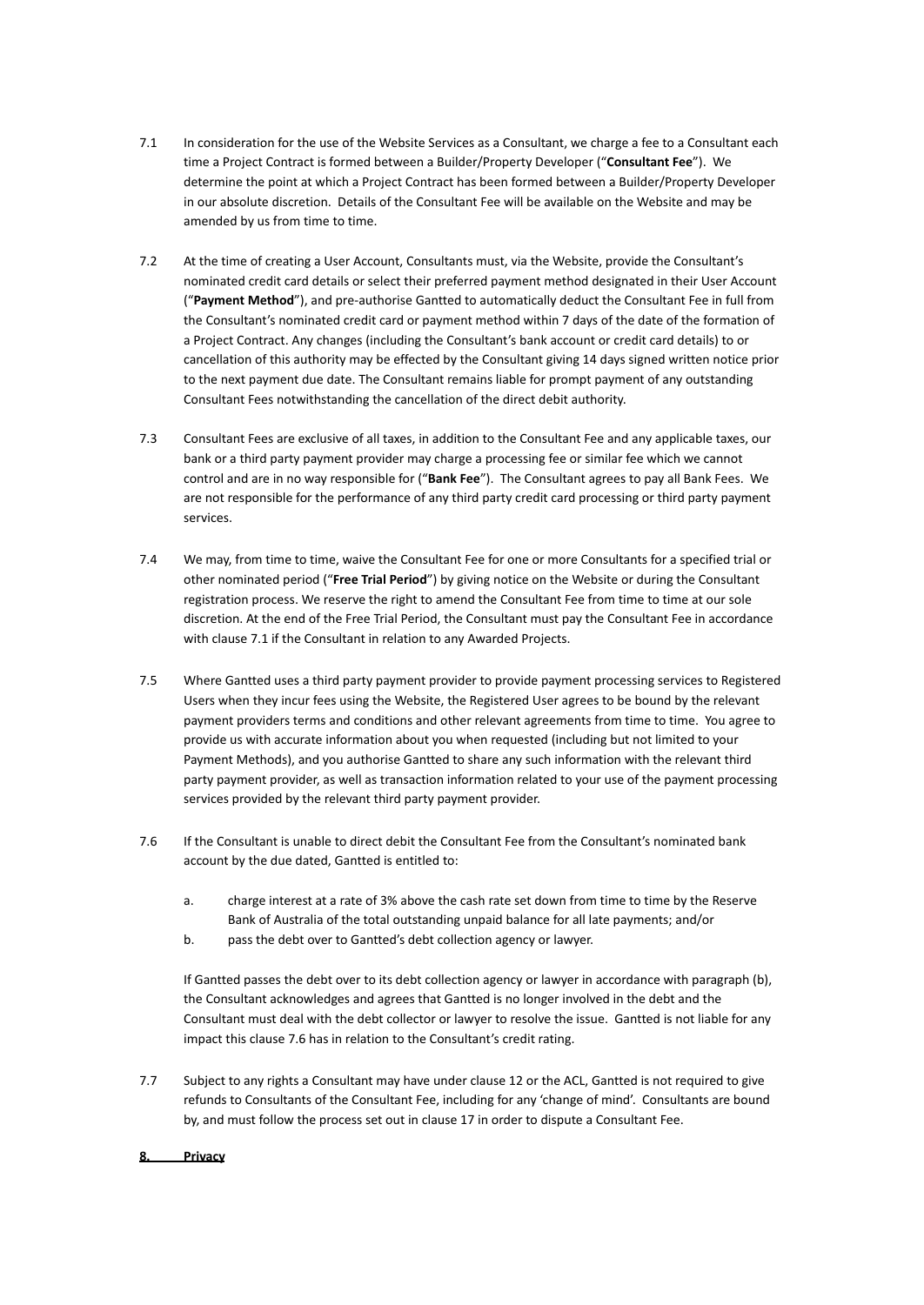- 8.1 When operating the Website, we will collect, handle and use your Personal Information in accordance with our Privacy Statement - see [Gantted.com/policy](https://www.gantted.com/policy).
- 8.2 By registering a User Account, you acknowledge that you have read our Privacy Statement and consent to our collection, use and disclosure of your personal information in accordance with our Privacy Statement.

## **9. Registered User Conduct**

- 9.1 Your access to, and use of, the Website is subject to all conditions specified in these Terms of Use. If you breach any such conditions, we will be entitled to take any reasonable action, including terminating your User Account or taking legal action against you, in our sole discretion.
- 9.2 You must comply, and are solely responsible for complying, with Applicable Laws. Subject to any law to the contrary, we do not otherwise guarantee or warrant that your proposed or actual use of the Website including entering into a Project Contract, complies with Applicable Laws that may apply to your activities on the Website.
- 9.3 You agree that you will not:
	- a. use the Website for any purpose that is illegal, unlawful or prohibited by these Terms of Use;
	- b. interfere or attempt to interfere with, or obtain or attempt to obtain unauthorised access to, the proper working of the Website or any Content, including (without limitation) through:
		- 1. hacking or use of automated devices, scripts or bots;
		- 2. destructive transmission of viruses, malware or any code or other conduct of a disruptive or destructive nature;
		- 3. reverse engineering, circumventing, damaging, disassembling, attempting to discover the source code; or
		- 4. other illegitimate means;
	- c. contact Users of the Website Services for the purpose of sending unsolicited offers, advertisements, spam, junk e-mails;
	- d. contact Users for the purpose defaming, abusing, threatening or defrauding Users;
	- e. impersonate any entity or falsely claim an affiliation with any person or entity;
	- f. scrape or otherwise obtain any data from the Website for any purpose or use any Content to spam third parties; or
	- g. contribute or distribute any User Content via the Website that infringes Applicable Laws or any other legislation or regulations of any applicable jurisdiction (including without limitation the jurisdiction in which you are using the Website). You agree that any legal consequences arising from a claim or action for infringement of any such legislation or regulation based on contributing or distributing User Content via the Website are your sole responsibility and you are wholly liable for such claims or actions.
- 9.4 You warrant that your User Content does not contain any:
	- a. offensive, defamatory, obscene, blasphemous, hateful, violent, bullying, discriminatory or threatening language, or content that creates a risk of personal injury or property damage or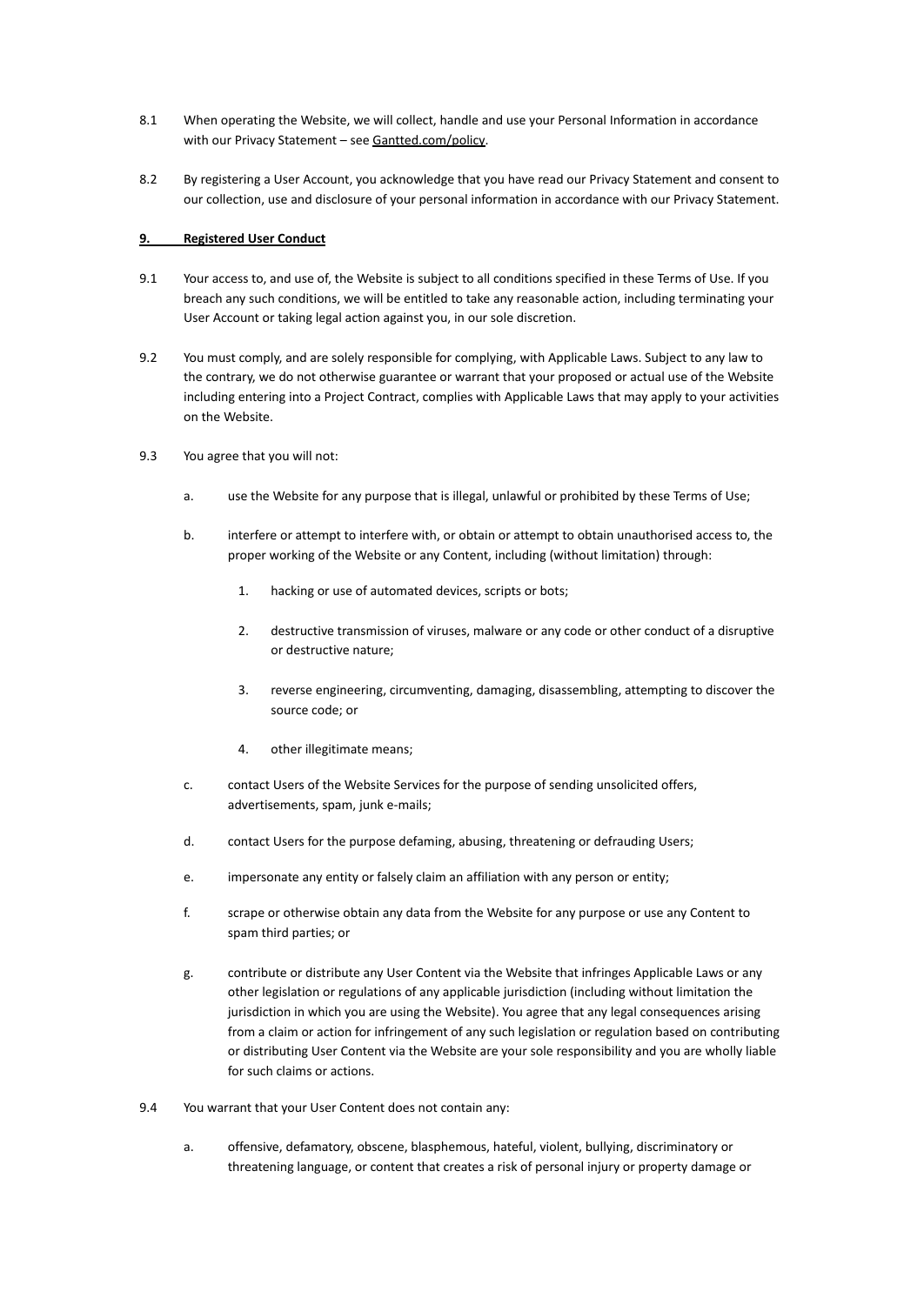makes any threat to people or public safety;

- b. illegal, false, fraudulent, misleading or deceptive conduct, including but not limited to blackmail, extortion, financial or personal scams and attempts to impersonate others;
- c. Content that infringes the personal or proprietary rights of others, including but not limited to Intellectual Property rights and rights to privacy; or
- d. spam, publicity or promotion of commercial activities or commercial content not specifically authorised by us with our prior written consent.
- 9.5 You are solely responsible for any uploading or sharing of User Content on the Website in accordance with clause 10. By contributing User Content to the Website, you must not infringe the rights (including Intellectual Property rights) of any other User or third party or act in a way that constitutes a breach of any agreement you may have with any person. Subject to clause 12, we are not responsible or liable for any User Content that is uploaded to, shared via, displayed on or transmitted via the Website that does not comply with these Terms of Use.
- 9.6 You must have the right to purchase or provide Project Services under a Project Contract. Builders/Property Developers warrant and agree that they hold any and all necessary permits and licenses. You must comply with your tax obligations in relation to any benefits received under a Project Contract.
- 9.7 You warrant to us that you have the full capacity to provide the warranties regarding User Content set out in this clause 9, clause 11 and elsewhere in these Terms of Use.

#### **10. Uploading User Content and Reviews**

- 10.1 You agree to share or upload Content (including Project Content) to the Website only if all of the following conditions are met:
	- a. you are the owner of all Intellectual Property rights in the Content ("**Content IP**") and can license the use of the Content IP to us in accordance with clause 11.4;
	- b. if you are not the owner of the Content IP, you have all necessary licenses, permissions and consents to upload the Content containing Content IP to the Website and license the use of the Content IP to us in accordance with clause 11.4; and
	- c. if the Content contains any Intellectual Property owned by a third party ("**Third Party Content IP**") in conjunction with the Content IP, you have all necessary licenses, permissions and consents to upload the Content containing Third Party Content IP to the Website and license the use of the Third Party Content IP to us in accordance with clause 11.4.
- 10.2 We retain the right (without providing any notice to you) to remove, block, edit or monitor the User Content, at our sole discretion.
- 10.3 After a Project is completed, Registered Users may leave public reviews and submit star ratings (collectively, "**Reviews**") about the Registered User they worked with on a Project. Reviews will reflect the opinion of the individual Registered User.
- 10.4 You must not manipulate the Reviews in any manner, such as instructing another Registered User to write a positive or negative Review about another Registered User.
- 10.5 We are not responsible for any User Content (including Reviews) that is created, uploaded or submitted to, or otherwise appears via, the Website. We do not endorse, support, represent or guarantee the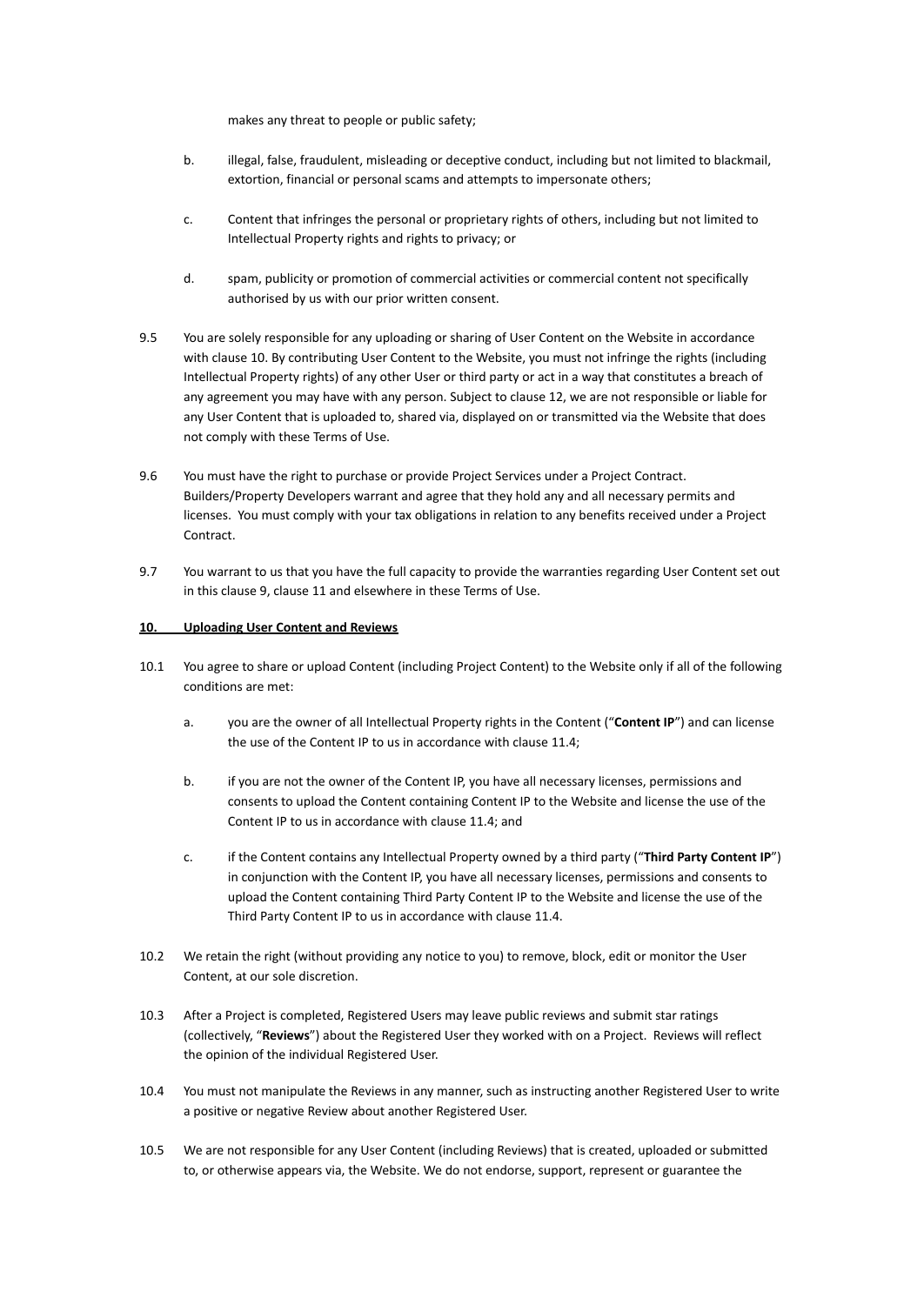accuracy, completeness or reliability of User Content appearing on the Website. Also, we do not endorse or represent the views of opinions contained in any User Content.

## **11. Intellectual Property**

- 11.1 The Intellectual Property subsisting in any aspect of the Website including without limitation text, graphics, artwork, logos, software, trade marks, designs, copyright, compilations, algorithms, source code, video recordings and audio recordings, as well as the structure, layout, user interface and "look and feel" of the Website, but excluding User Content ("**Website IP**"), is exclusively owned and controlled by us and/or our third party affiliates, licensors and/or licensees, and is protected by Australian and international law governing intellectual property rights. The Website IP remains our exclusive property throughout the world in perpetuity.
- 11.2 You are not permitted to save, download, reproduce, display, copy, alter, conceal, adapt, perform, transmit, broadcast, sell, license or otherwise exploit any Website IP unless you have express prior written authorisation from us. Any unauthorised use of Website IP by Users is strictly prohibited.
- 11.3 Subject to the rights granted to us under clause 11.4, you will retain exclusive ownership and/or control of any Intellectual Property subsisting in any User Content which you share via, or submit or upload to, the Website.
- 11.4 Notwithstanding clause 11.3, you hereby grant to us a perpetual, non-exclusive, fully paid, royalty-free, transferable, sub-licensable, non-revocable, unlimited, worldwide licence to reproduce, exploit, use, copy, reproduce, process, adapt, modify, publish, transmit, display and distribute any User Content which you share via, or submit or upload to, the Website, in any and all media, at our sole discretion.

#### **12. Consumer Guarantees and Disclaimers**

- 12.1 Where you acquire our Website Services as a Consumer, we will provide our Website Services to you in accordance with any Consumer Guarantees under the ACL. Nothing in these Terms of Use overrides, excludes, limits or otherwise restricts any Consumer Guarantees applicable to you under the ACL, to the extent that they do, this clause 12.1 will prevail.
- 12.2 Where you do not acquire our Website Services as a Consumer, or clause 12.1 does not apply, then to the extent permitted by law:
	- a. we do not guarantee or warrant that the Website Services will be suitable or fit for any particular purpose, including the purpose for which the Services are ordinarily provided;
	- b. we do not guarantee or warrant that access to and use of the Website will be uninterrupted and fault-free at all times;
	- c. we do not provide any guarantee or warranty that you may view, access or use the User Content via the Website without infringing the Intellectual Property rights of a third party or for any incomplete, inaccurate, incorrect or out-of-date information in User Content on the Website; and
	- d. we otherwise exclude any term, condition or warranty that may otherwise be implied into these Terms of Use or otherwise relating to our Website Services.
- 12.3 In addition to clause 12.2, and subject at all times to clause 12.1, you acknowledge and agree that:
	- a. we not a party to any Project Contract entered into on the Website, and is not involved in providing Project Services in any capacity whatsoever. Accordingly, we do not warrant or guarantee any of the following: that you will find suitable Consultants for your Project, that the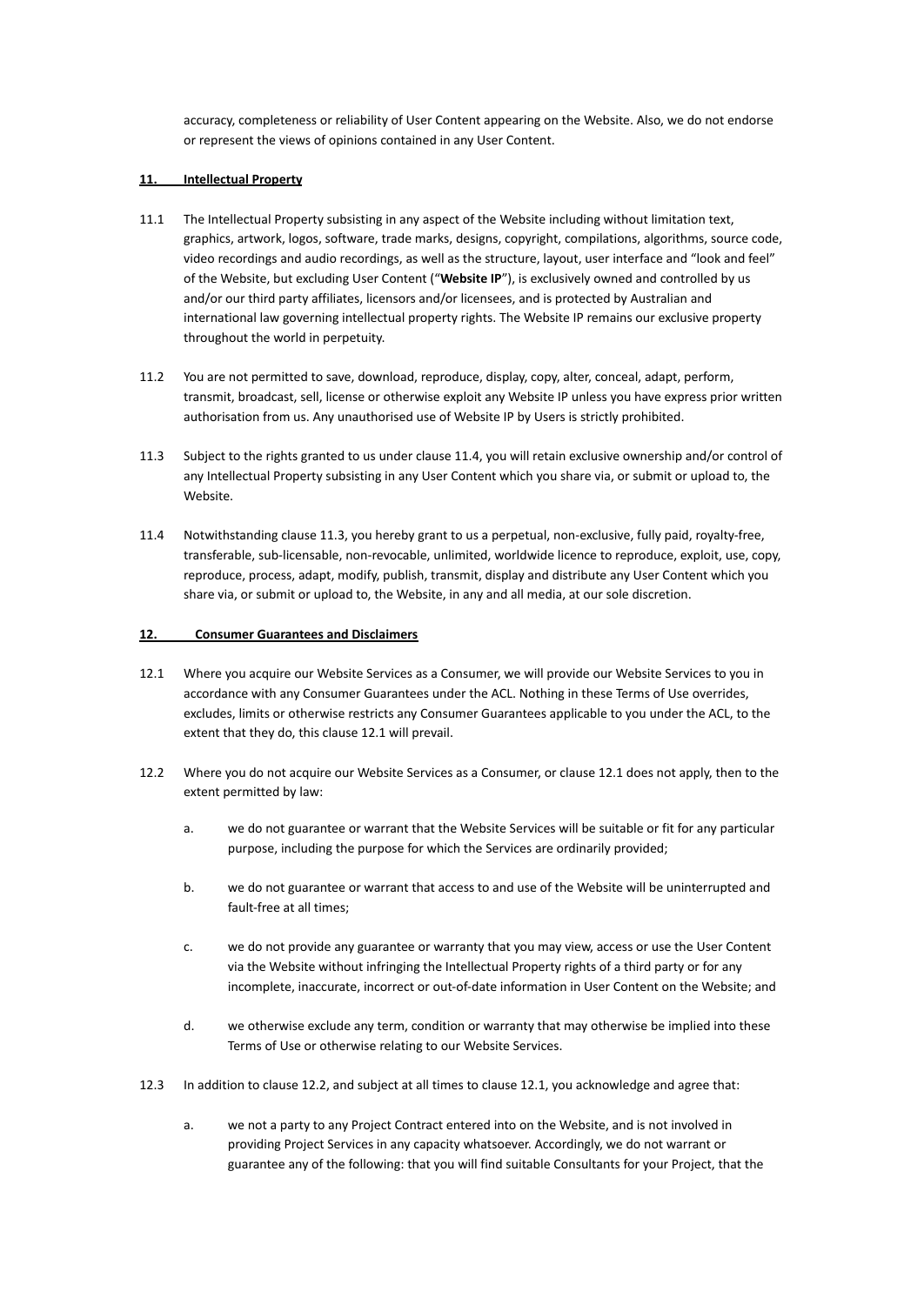supply of any Project Services will compliant with Applicable Laws; the provision or non-provision of Project Services; that the Project Services will be fit for purpose or any other characteristic of Project Services for your Project; that Consultants will enter into Project Contracts; the quality, timeliness or appropriateness of Project Services or the performance of any Project Contract entered into on the Website;

- b. we do not recommend or endorse any particular Consultant and do not provide any advice regarding the fitness for purpose of any Consultant and Builders/Property Developers must exercise their own due diligence on all Consultants before engaging a Consultant to provide Project Services;
- c. Consultants are not employed or sub-contracted by us or any associate or employee or director or agent of us to provide Project Services to Builders/Property Developers;
- d. all Projects are offered by Builders/Property Developers and not us, and all Project Services are provided by Consultants and not us; and
- e. we are not responsible for any conduct of any User which occurs outside the Website, including the supply of any Project Services.
- 12.4 The Website may integrate with or host hyperlinks to third party web services, or host third party information or content within the Website. All third party content hosted on the Website is the responsibility of its author, and we do not endorse or represent the views or opinions contained therein. We are not responsible for any material contained on third party web services that is hosted on the Website in any way, and any dealings between you and third parties is your sole responsibility.

## **13. Liability**

- 13.1 If you are a Consumer, our liability to you for any Loss or Claim suffered as a result of us failing to comply with any Consumer Guarantees in relation to the Website Services during the relevant period ("**Affected Period**") is limited at our election to the resupply of the Website Services for a period equivalent to the period of the breach, or payment of the cost of resupply of the Website Services equivalent to Affected Period.
- 13.2 Subject to clause 12.1 and any liability we may have to you under clause 13.1,and to the extent permitted by law, us and our Representatives exclude, and you hereby release us and our Representatives from, all liability (whether arising under these Terms of Use, tort, negligence, statute or in any other way) for all Loss and Claims of any kind whatsoever directly or indirectly sustained by you in relation to any of the following matters ("**Website Matters**"):
	- a. your use of, or inability to use, the Website including entering into a Project Contract or participating in a Project;
	- b. a failure by a party to a Project Contract, to comply with the terms of that Project Contract;
	- c. any failure by us or other third parties to provide any information, service, feature or functionality via the Website;
	- d. any unauthorised submission of information to the Website;
	- e. statements or conduct of any third party using the Website;
	- f. use of third-party services in conjunction with the Website by you;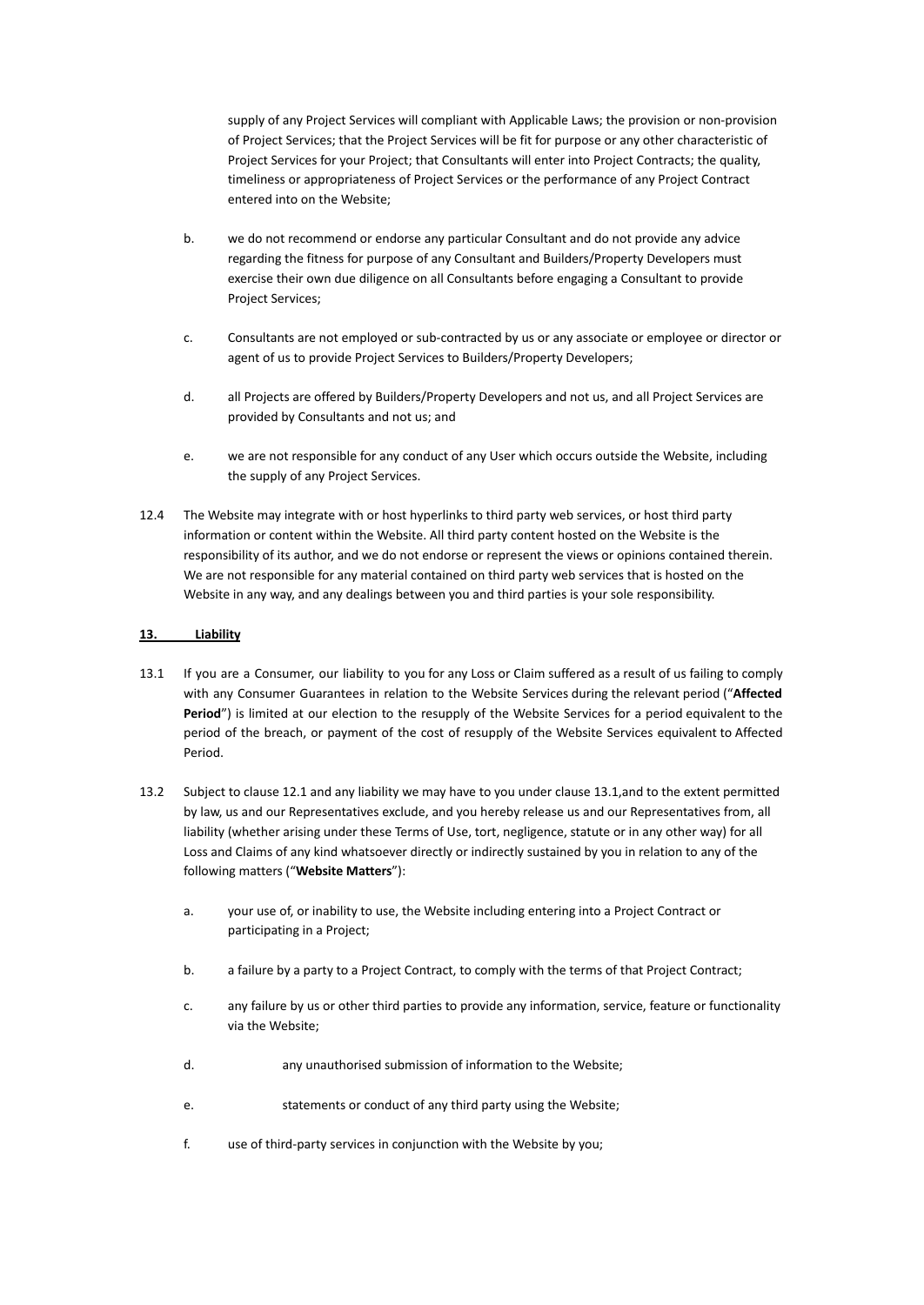- g. any communication or interaction between Users via the Website, whether online or offline;
- h. a failure by another User you interact or deal with via the Website to comply with these Terms of Use;
- i. any User Content that is uploaded, submitted, or otherwise appears, via the Website;
- j. where you fail to comply with any Applicable Laws when using the Website;
- k. where you fail to comply with any Applicable Laws or the Privacy Act when dealing with Personal Information in connection with the Website; and
- l. anything outside the reasonable control of us including without limitation natural disasters, acts of God, equipment or infrastructure failure, civil riots, war (include cyber attacks), strikes, data breaches, viruses or malicious code.
- 13.3 To the extent that any limitations of liability contained in these Terms of Use are ineffective or if any warranties are implied by law that cannot be excluded, then to the maximum extent permitted by law, our total aggregate liability to you is capped at the total monies you have paid (subject to deductions for refunds received) to any User or otherwise via the Website in the 12 month period prior to the limitation being ineffective or warranty not being able to be excluded.

## **14. Indemnity**

- 14.1 As a further condition of using the Website, you must indemnify us against all direct, quantifiable and reasonable Loss suffered by us and/or our Representative (whether based in negligence or any other tort, contract, statutory liability or otherwise) as a result of you breaching these Terms of Use, or otherwise from your use of Website or the Website Services.
- 14.2 Builder/Property Developer and Consultants may consider obtaining and maintaining the necessary amount of insurance cover (including but not limited to public liability insurance) appropriate to his or her obligations under these Terms of Use and Applicable Laws, or otherwise as required by law.

## **15. Termination**

- 15.1 We may terminate or suspend your access to the Website at any time, at our sole discretion and without notice to you effective immediately if we have reason to believe that you have failed to comply with these Terms of Use. For any other reason, we will give you 14 days' prior written notice.
- 15.2 You may terminate these Terms of Use by ceasing to use the Website and sending a request in writing to us (sent to [info@gantted.com\)](mailto:info@gantted.com) for the suspension of your User Account.
- 15.3 Upon termination, you will no longer have access to the functionality of the Website that requires a User Account. We will be under no obligation to store the User Content contributed through your User Account or provide you with further access to such User Content.
- 15.4 Notwithstanding clauses 15.1 to 15.3:
	- a. any Personal Information or non-personal statistical information collected under these Terms of Use and the Privacy Statement may continue to be stored, used or disclosed within the scope of the purposes described in the Privacy Statement;
	- b. we may store any User Content on our servers at our discretion, whereby our rights under clause 11.4 will continue in perpetuity; and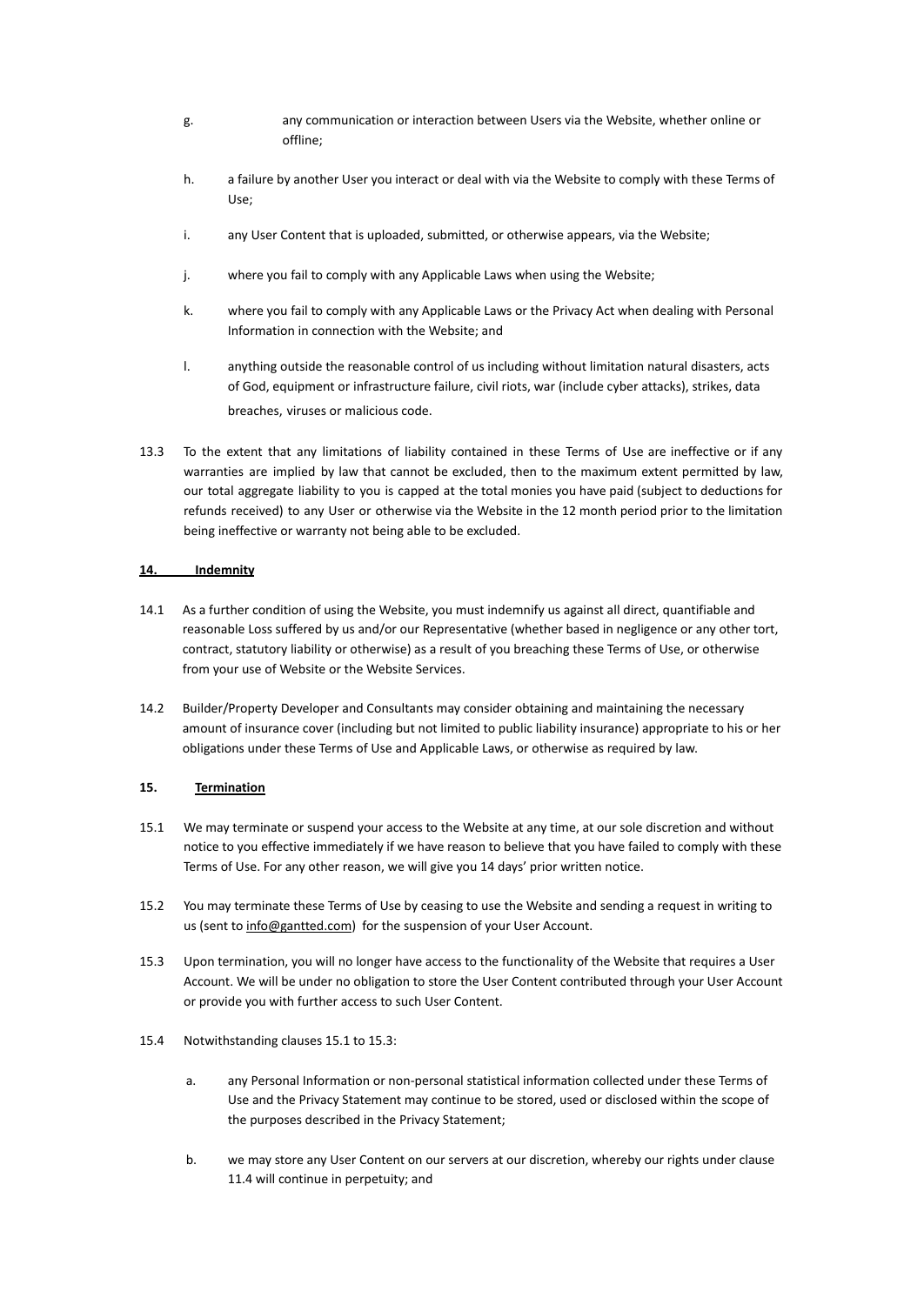c. if you are a Consultant, you will not be entitled to any refunds for Consultant Fees paid to us. You may also be liable to pay any Consultant Fees that have become due and payable prior to the date of termination.

#### **16. Jurisdiction & Choice of Law**

16.1 These Terms of Use are governed by and construed in accordance with the laws of the State of Victoria, Australia without giving effect to any conflict of laws principles. Any claim, cause of action or dispute arising out of these Terms of Use will be resolved exclusively in the courts of Victoria, Australia, and where applicable, the Federal Court of Australia or Federal Circuit of Australia, and you agree to submit to the personal jurisdiction of such courts for the purpose of litigating such claims.

## **17. Complaints and Dispute Resolution**

- 17.1 If a Builder/Property Developer and a Consultant have a dispute in connection with the performance of their respective obligations under a Project Contract, we expressly disclaim any responsibility or liability in relation to such disputes. Subject to the aforementioned, we may, but we are not obliged to investigate, assist or involve ourselves in such disputes, at the specific request of Builder/Property Developer or a Consultant. In the event that we investigate, assist or otherwise involve ourselves, both parties will jointly and severally indemnify us against any and all costs and expenses incurred by us in relation to our investigation, assistance or involvement of the dispute.
- 17.2 Registered Users may report inappropriate or infringing User Content on the Website or other breaches of these Terms of Use by other Registered Users to us. All Registered Users agree to in good faith, assist us, provide us with the information that we require, and do such other things reasonably necessary to enable us to investigate the complaint and to take appropriate action to enforce these Terms.
- 17.3 Any complaints about us or a disputes with us in relation to these Terms of Use or the Website Services ("**Dispute**") by a Registered User must first be dealt with in accordance with clauses 17.3 to 17.5, before commencing any court or arbitration proceedings other than for urgent interlocutory relief.
- 17.4 The Registered User must give us written notice at info@gantted.com of the dispute adequately identifying and providing details of the Dispute ("**Dispute Notice**"). Notwithstanding the existence of a Dispute, both parties shall continue to perform their obligations under these Terms of Use.
- 17.5 If a Dispute is not resolved by agreement within 20 business days of us receiving a Dispute Notice, either party may refer the Dispute to confidential mediation to be conducted by an independent mediator appointed by agreement between the parties, or failing agreement within 30 business days of us receiving the Dispute Notice, by a person appointed by the Chair of Resolution Institute, (ACN 008 651 232, Level 2, 13-15 Bridge Street, Sydney NSW 2000; telephone: 02 9251 3366, email: infoaus@resolution.institute) or the Chair's designated representative. The Resolution Institute Mediation Rules shall apply to the mediation unless otherwise agreed. The costs of the mediator shall be borne equally between the disputing parties.

## **18. Miscellaneous**

- 18.1 All prices shown on the Website are in Australian dollars and exclusive of GST. All prices are subject to change.
- 18.2 We reserve the right to perform maintenance of the Website (whereby the functionality of the Website may not be accessible for a certain period of time) without notice to you.
- 18.3 From time to time we may run promotions or offer discounts or benefits of any one or more Users subject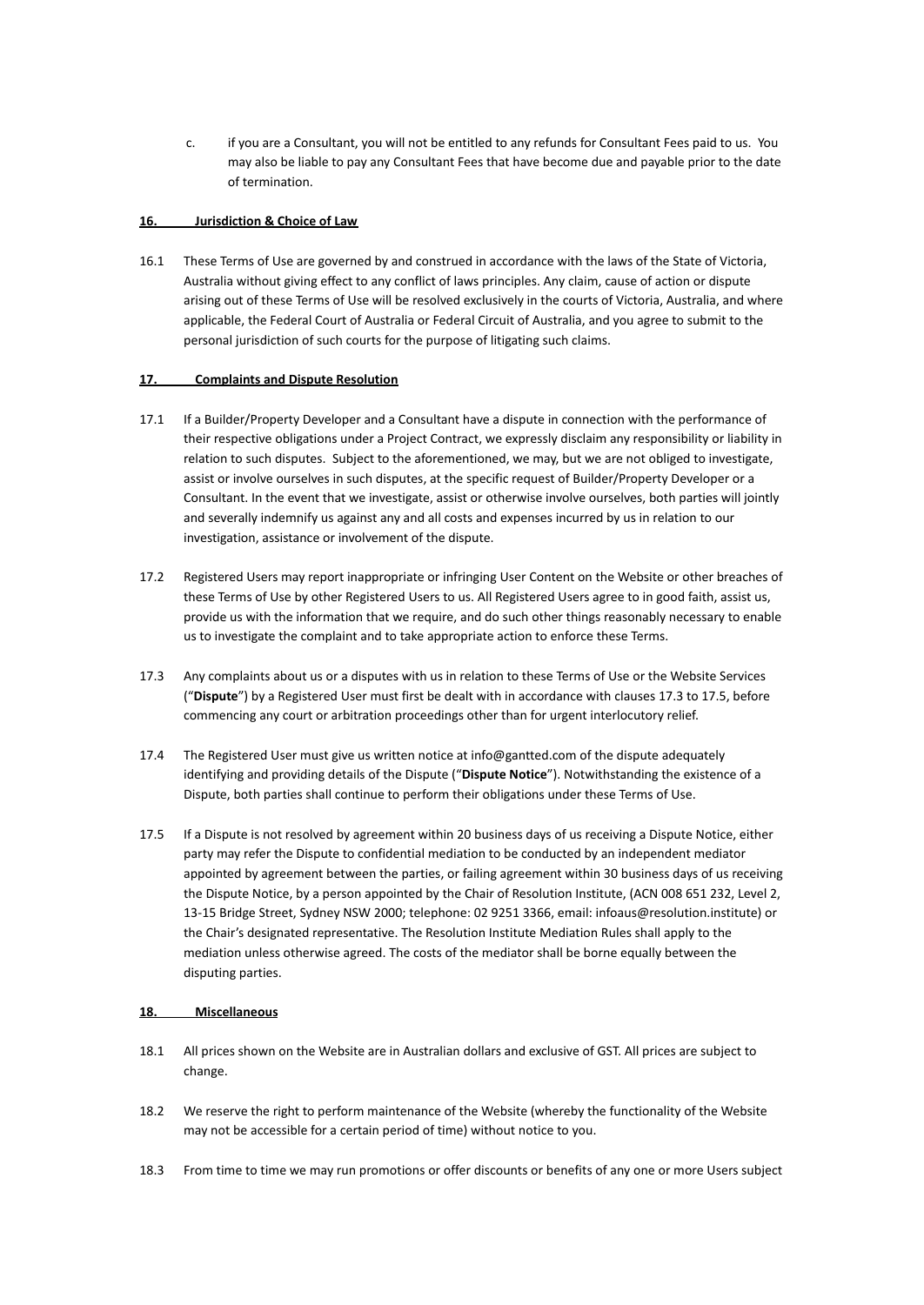to additional terms and conditions which shall prevail in the event of any inconsistency over these Terms of Use. We reserve the right to offer, withdraw, change, cancel or determine the eligibility for any such promotions, discounts or benefits.

- 18.4 If we are involved in a sale, merger or other restructuring, it may need to assign its position under these Terms of Use to a third party, which it will have the right to do so at its sole discretion. We will also have the right to assign its position under these Terms of Use in other circumstances with your written consent. You may assign your position under these Terms of Use to a third party with our prior written consent.
- 18.5 The rights and obligations under these Terms of Use, which by their nature would reasonably continue beyond the expiration of termination of these Terms of Use, will survive the expiration of termination of these Terms of Use. Without limiting the generality of the foregoing, clauses 11, 12, 13 and 14 will survive the termination of these Terms of Use.
- 18.6 In the event that any one or more of the provisions contained in these Terms of Use would, for any reason, be held to be invalid, illegal or unenforceable, such invalidity, illegality or unenforceability shall not affect any other provisions of these Terms of Use and these Terms of Use shall be construed as if such provisions had never been contained herein.
- 18.7 The fact that a party fails to do, or delays in doing, something the party is entitled or obligated to do under these Terms of Use, does not amount to a waiver of any obligation of, or breach of obligation by, any other party.
- 18.8 If you, as a Builder/Property Developer or Consultant, fail to comply with the terms of a Project Contract and do not have a lawful excuse for such failure, then in addition to our rights under these Terms of Use to suspend or terminate any User Account, you may also be in breach of your obligations to both us and the Builder/Property Developer or Consultant with whom you are transacting under the Project Contract.

#### **19. Definitions and Interpretation**

19.1 The following definitions apply in these Terms of Use:

**"ACL"** means the Australian Consumer Law, being *Schedule 2 of the Competition and Consumer Act 2010 (Cth)*.

**"Applicable Laws"** means any and all applicable laws, statutes, regulations, instruments and by-laws and all other subordinate legislation or orders made by any authority with jurisdiction over any Project Contracts, and use of the Website by Registered Users.

**"Awarded Project"** has the meaning provided in clause 5.6.

**"Builder/Property Developer"** means a Registered User who is a Builder/Property Developer.

**"Category"** or **"Categories"** means the different categories (as defined by Gantted) in which Project Services offered by Consultants are classified on the Website, and which may be updated by Gantted from time to time.

**"Claim"** mean any allegation, debt, cause of action, liability, claim, proceeding, suit or demand of any nature, whether present or future, fixed or unascertained, actual or contingent, at law, in equity, under statute or otherwise.

**"Consultant"** means a Registered User who is a Consultant.

**"Consumer"** is a "Consumer" as defined under the ACL.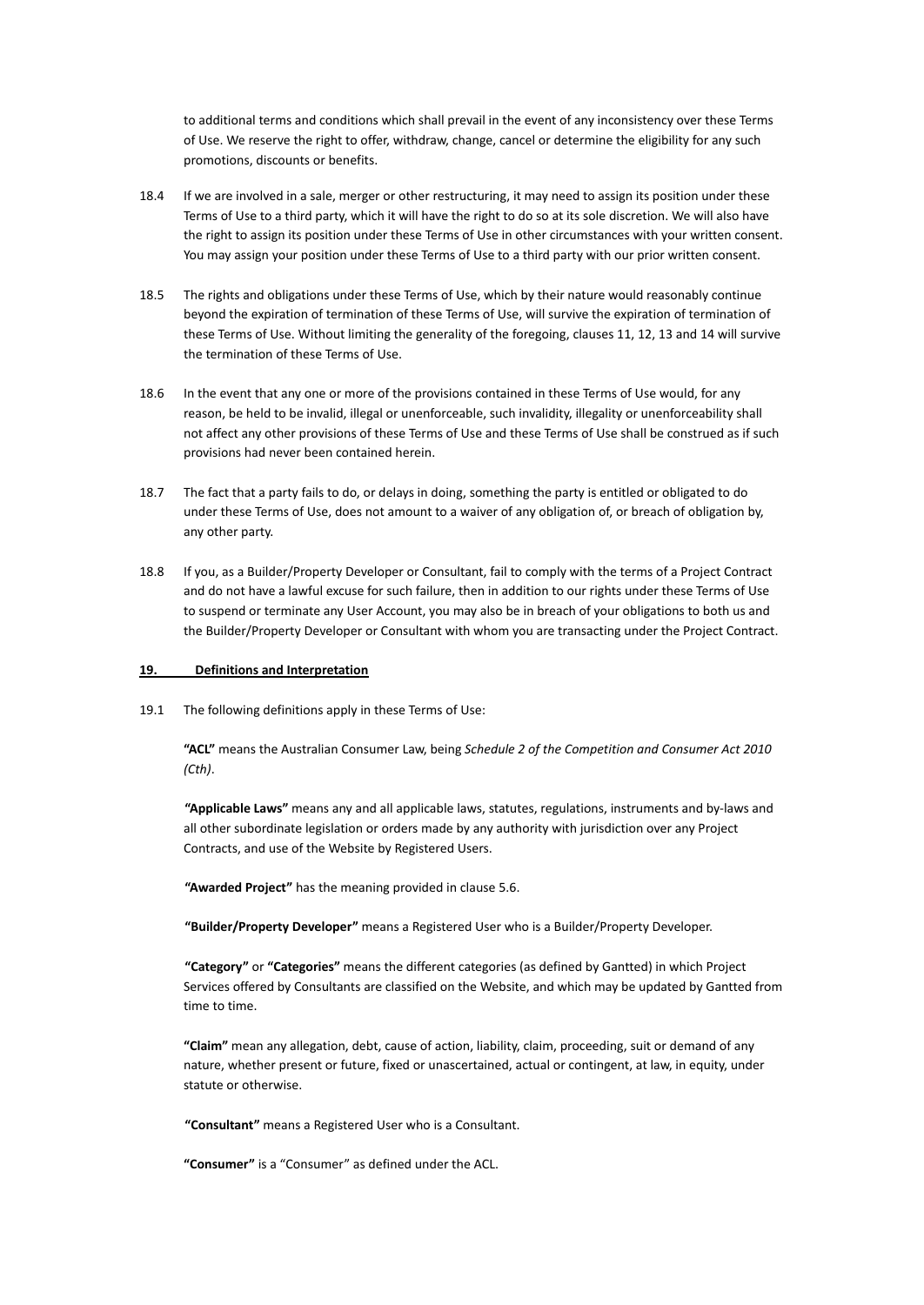**"Content"** means all content on the Website including without limitation text, photographs, logos, names, designs, information, Personal Information, financial information, data, drawings, URL links, video recordings and audio recordings.

**"Directory"** has the meaning provided for in clause 5.1.

**"GST"** is as defined in GST Act; "**GST Act**" means *A New Tax System (Goods and Services) Act 1999* (Cth); and **"GST Laws"** means the GST Act and all related subsidiary regulations.

**"Guests"** means people who visit, view, browse, access or otherwise have limited use the Website but who are not Registered Users.

**"Intellectual Property"** means all intellectual property and quasi-intellectual property rights (past, present and future) conferred by law (whether registered or unregistered) including without limitation business names, trade marks, patents, designs, copyright, trade secrets, computer programs, databases, inventions, moral rights and all proprietary rights and all other intellectual property defined in Article 2 of the Convention Establishing the World Intellectual Property Organisation (July 1967).

**"Loss"** means loss, damage, liability, charge, expense, payment or cost of any nature or kind, including all legal and other professional costs (calculated on an indemnity basis).

**"Payment Method"** means valid payment details for credit cards/debit cards, or any other payment methods such as PayPal accounts or direct debit arrangements through nominated bank accounts, available from time to time on the Website.

**"Personal Information"** means any information or opinion which can reasonably identify an individual.

**"Website Services"** means the services listed in clause 0 and any subsidiary services provided by us via or in relation to the Website from time to time.

**"Privacy Act"** means the *Privacy Act 1988* (Cth) as amended from time to time.

**"Privacy Statement"** means the Privacy Statement for the Website as amended or updated from time to time, a copy of which can be found on the following webpage: gantted.com/policy.

**"Project"** means an building or construction project owned or operated by a Builder/Property Developer and which is posted on the Website for Consultants to submit Project Proposals, or Builders/Property Developers to otherwise negotiate to work together for the purpose of the Builder/Property Developer finding appropriate Consultants to supply Project Services.

**"Project Post"** has the meaning specified in clause 5.2.

**"Project Contract"** means an agreement between a Builder/Property Developer and a Consultant for the provision of services by a Consultant to the Builder/Property Developer in relation to a Project. The Project Contract is a separate legal document entered into by the parties after the date of an Awarded Project.

**"Project Proposal"** has the meaning provided in clauses 5.3 and 5.4.

**"Registered User"** means a user who has registered an account on the Website. A Registered User may be a Builder/Developer or a Consultant.

**"Representatives"** means our directors, officers, contractors, employees, consultants, or other affiliates.